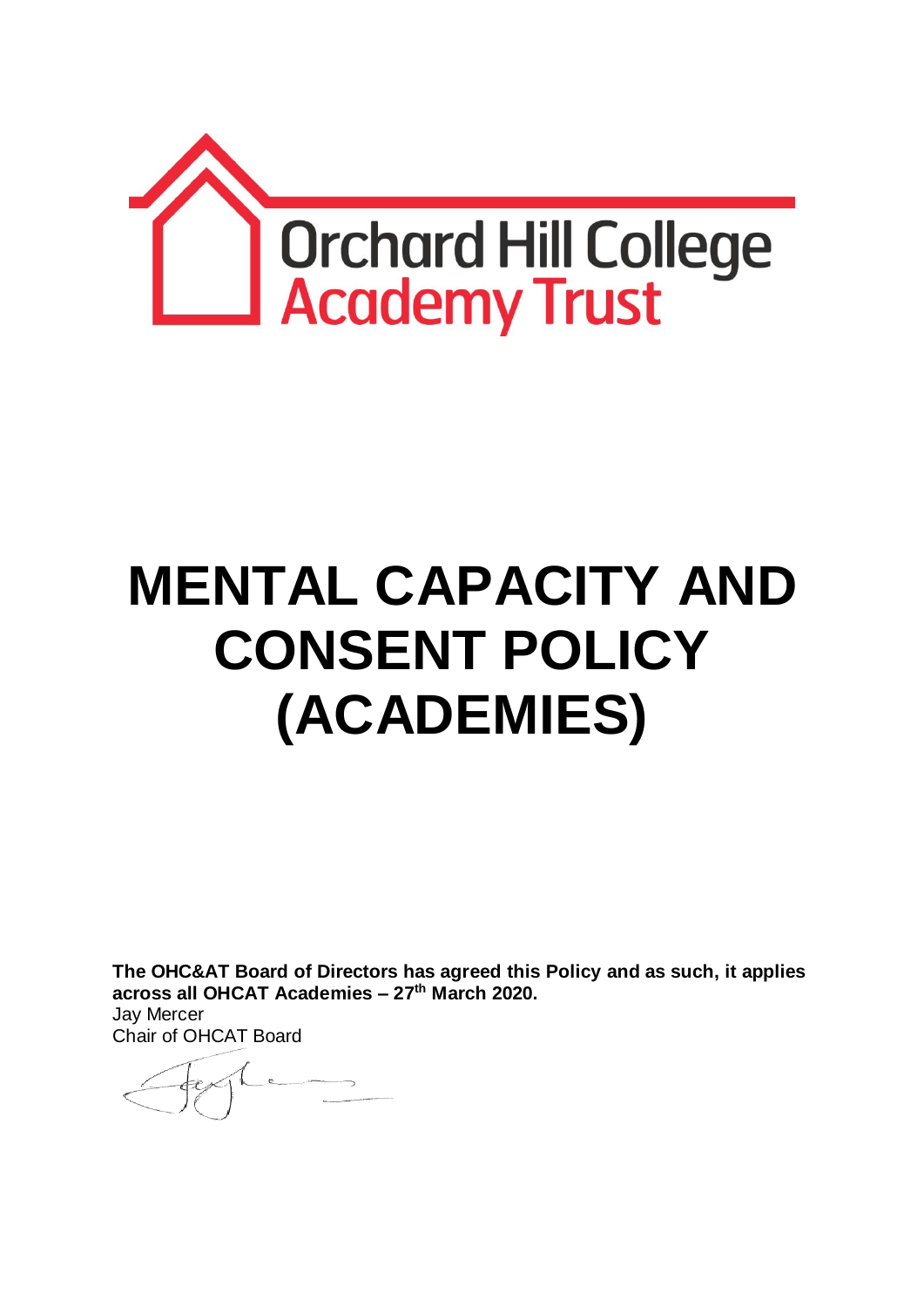

# **Mental Capacity and Consent Policy (Academies)**

# **INTRODUCTION**

Orchard Hill College and Academy Trust (OHC&AT) is a 'family' of providers, comprising Orchard Hill College (OHC) and Orchard Hill College Academy Trust (OHCAT), which works together for mutual benefit. OHC&AT is committed to providing outstanding educational opportunities for all our pupils and students. We aim to put the individual at the heart of all our provision, supporting each pupil and student to identify and achieve the aims that are important to them.

Under the Children and Families Act 2014, a child becomes a young person and is deemed to have capacity once they reach the age of 16; this is the point at which parental rights under the law in relation to the young person's education pass to the young person. This policy applies to all pupils/students aged 16 or over who attend an OHCAT Academy; there is a separate policy for students attending Orchard Hill College. Both policies are drawn from the principles laid out in the Mental Capacity Act 2005, and reflect OHC&AT's commitment to respecting the rights of the individual. As an organisation we will strive to support every pupil/student to express their needs and wishes, regardless of age or legal status.

This policy sets out OHCAT's understanding of and approach to supporting mental capacity and consent within the context of our academy provision. OHCAT aims to provide teaching and learning which is responsive to the individual needs of pupils/students. On this basis, OHCAT will strive to maximise the independence and self-advocacy of all pupils/students, operating from a starting assumption that each pupil/student has capacity to make decisions related to their learning unless evidenced to the contrary within the parameters of the Mental Capacity Act (2005) (please see Appendix A for a summarised version), and ensuring that pupil/student consent is sought and given with respect to all aspects of their learning.

## **AIMS**

- To identify the key aspects of the Mental Capacity Act (2005) in relation to OHCAT pupils/students.
- To clarify OHCAT's responsibilities to facilitate pupils/students in maximising their self-advocacy, and ensuring all appropriate support to achieve this.
- To ensure that a pupil's/student's consent is paramount in all situations.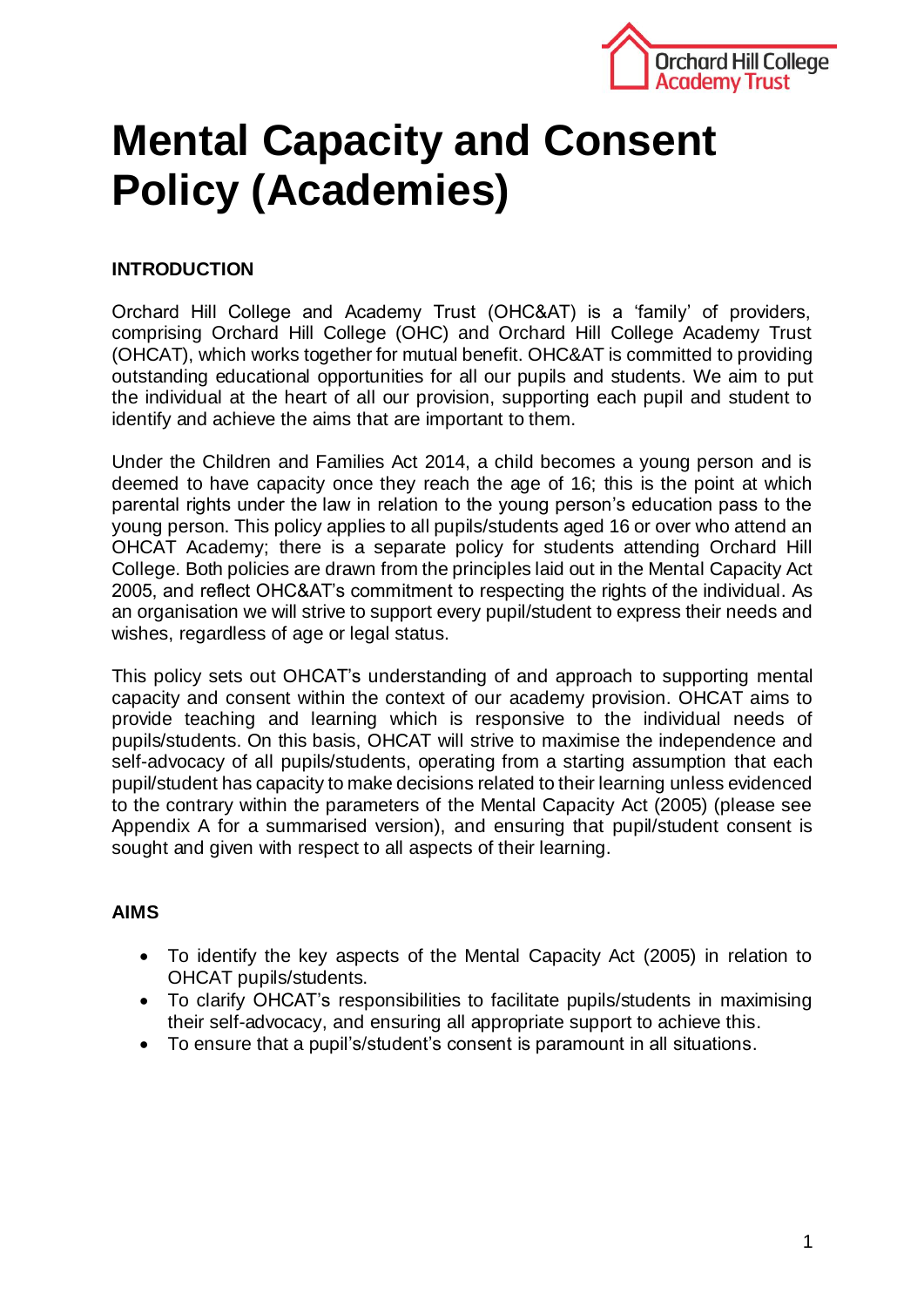

# **POLICY STATEMENT**

'Mental capacity' means being able to make your own decisions. Someone lacking capacity - because of an illness or disability such as a mental health problem, dementia or a learning disability - cannot do one or more of the following four things:

- Understand information given to them about a particular decision
- Retain that information long enough to be able to make the decision
- Weigh up the information available to make the decision
- Communicate their decision.

#### OHCAT will:

- Assume a pupil/student has capacity with regard to the decisions and choices presented to them within OHCAT provision.
- Take a decision-specific approach to capacity and consent.
- Ensure that the circumstances for making a decision are right for the individual pupil/student.
- Acknowledge that, in the judgment of staff, a pupil/student may make an 'unwise decision' but staff will still respect and support it, provided it does not place the pupil/student or others at risk of harm.
- Not lead a pupil/student, through emphasis or intonation, when presenting them with a choice.
- Only have an involvement in assessing a pupil or student's capacity within the remit of decisions relating to their learning and being at OHCAT provision, unless invited to contribute otherwise e.g. at external best interest meetings.
- Ensure that key staff involved in assessing pupil/student capacity have received training on the Mental Capacity Act and suitable assessment strategies.
- Strive to maximise the opportunities for all pupils/students to advocate for themselves.
- Reflect a pupil or student's goals and aspirations as identified through Person Centred Planning, tutorials and reviews.
- Work in the best interests of the pupil/student, and in partnership with all appropriate agencies, in the event that a pupil or student's capacity is in question with regard to a specific decision affecting them or their circumstances.
- Ensure that when 'appropriate help' with decision making is given to a pupil/student, it is someone who the pupil/student has chosen and who knows them well.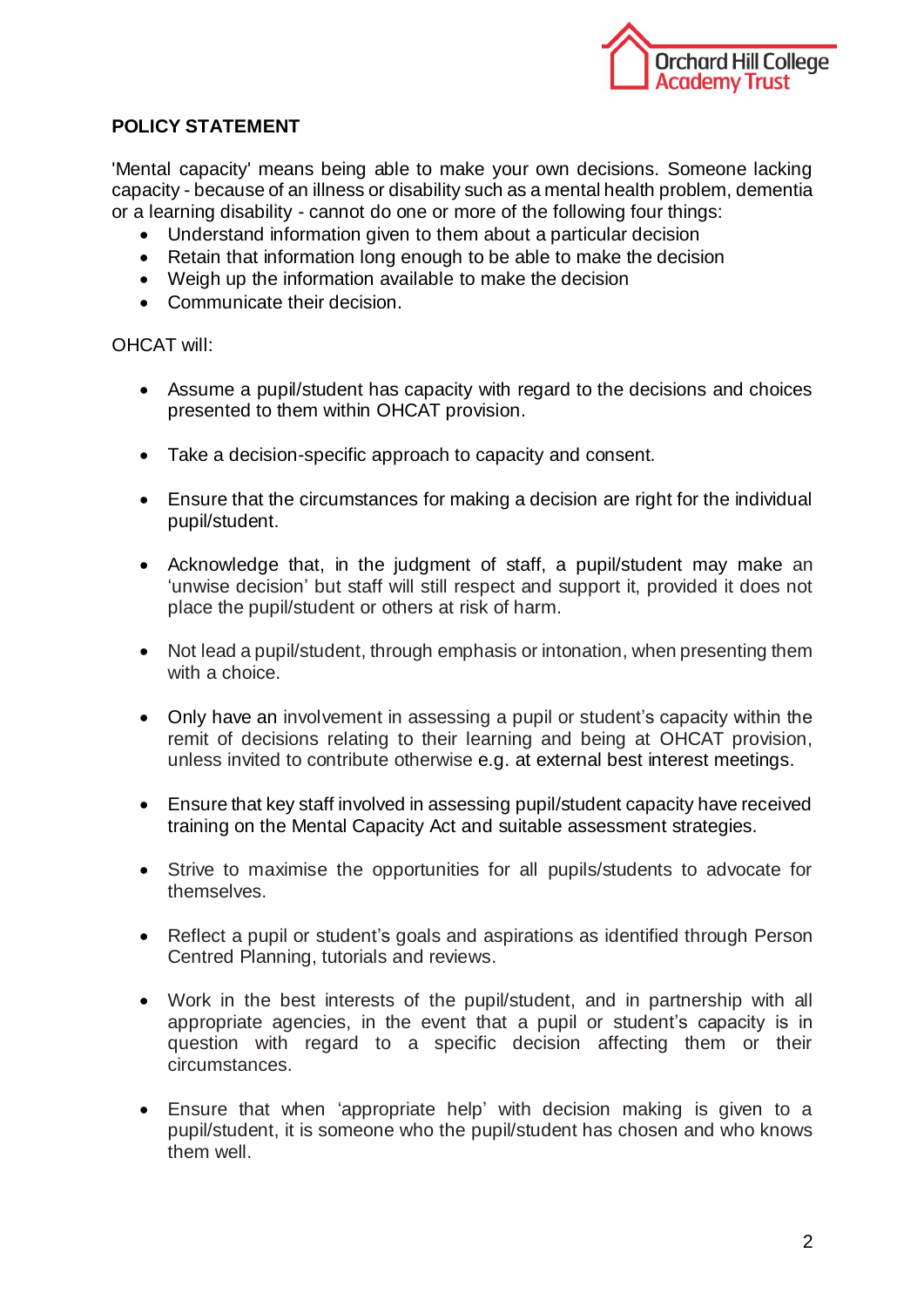

- Always gain a pupil or student's consent before undertaking any personal care or medical/ therapeutic interventions – consent will be gained for each separate intervention. Where it has been specifically identified that a pupil/student lacks capacity with regard to granting permission for the administration of personal or medical care, or has a level of language development which is not consistent with their being able to give informed consent, care will be administered with the pupil/student's best interest in mind and in accordance with professional advice and/or the pupil/student's best-placed advocate.
- Work in collaboration with a pupil/student where they are unhappy about essential interventions (e.g. personal care or emergency medical care) to achieve a level and mode of support that they are comfortable with.
- Ensure consent is gained from prospective pupils/students (or, where the pupil/student does not have capacity, their best-placed advocate) with regard to medical, therapeutic and other forms of assessment during any assessment days and/or initial assessment processes for OHCAT provision.
- For students over 18, respect a student's decision if they express a wish to leave OHCAT provision at any time, ensuring that they can do so safely and providing their concerns have been discussed and attempts made to resolve these. If there are safeguarding concerns these should be reported to the Designated Safeguarding Lead before a student leaves OHCAT provision.
- Always gain a pupil or student's consent for the taking and use of images and video material in different forms and media. Consent will only be overruled where it has been evidenced that an individual does not have capacity and/or it is deemed by their parent/carer or best-placed advocate that the use of any images will create a safeguarding risk or pose another form of significant threat to their wellbeing.
- Have due regard to Deprivation of Liberty Safeguards. This is a safeguard for people who lack capacity to make decisions regarding their own safety. OHCAT will provide a safe environment for the diverse needs of all its pupils/students. ensuring the safety and due liberty of them all as individuals. OHCAT will ensure that pupil/student choice and best interest is considered at all times and that decisions being made suit the needs of the pupil/student to which they pertain.

## **POLICY REVIEW DETAILS**

*Version:* 1.1 *Approval body:* Family Board *Date this version approved:* 27th March 2020 **Due for review:** Spring 2023

*Reviewer:* Jackie Van-West, John Prior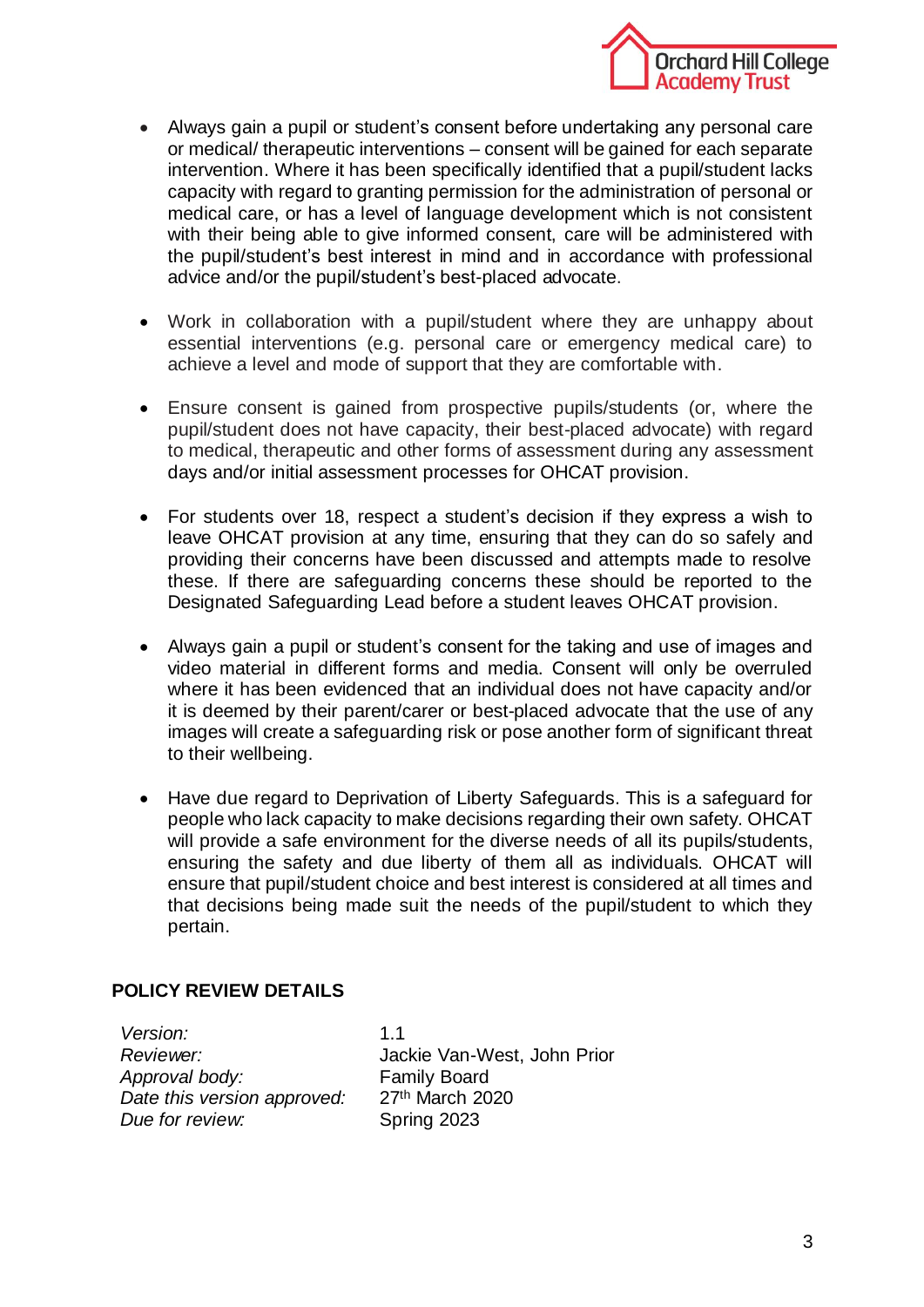

#### **RELATED POLICIES AND PROCEDURES**

Child Protection Adult Protection & Safeguarding Policy and Procedure Manual Handling Policy Mental Capacity and Consent Policy (OHC) Personal and Intimate Care Policy Staff Code of Conduct Supporting Pupils in Schools with Medical Conditions Policy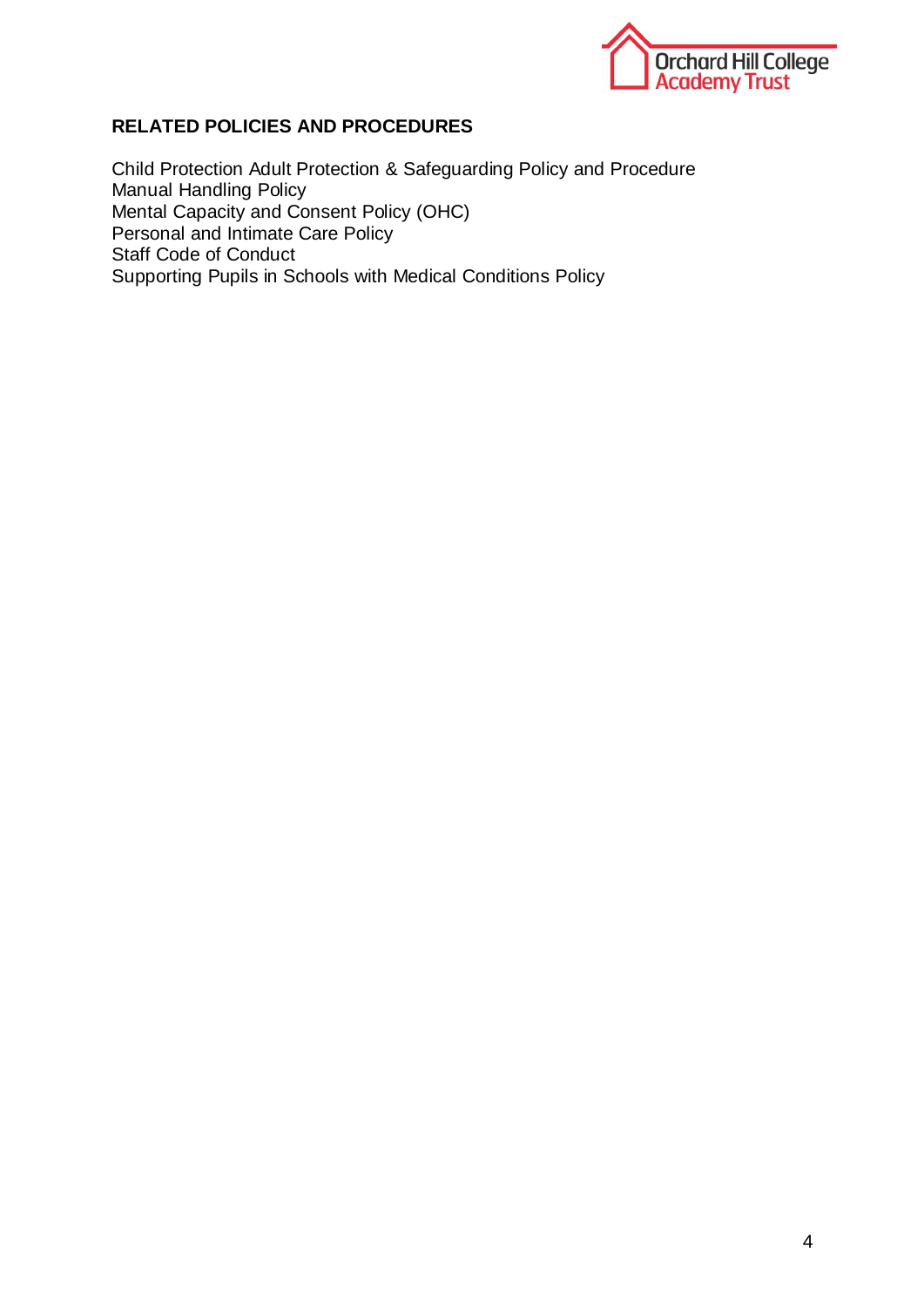

# **APPENDIX A: THE MENTAL CAPACITY ACT 2005**

#### **What is Mental Capacity?**

The Mental Capacity Act (2005) provides the legal framework for acting and making decisions on behalf of an adult (aged 16 or over) who lacks the mental capacity to make particular decisions for themselves.

The Mental Capacity Act (2005) Code of Practice makes the following definition:

*"Mental capacity is the ability to make a decision.*

- *This includes the ability to make a decision that affects daily life – such as when to get up, what to wear or whether to go to the doctor when feeling ill – as well as more serious or significant decisions.*
- *It also refers to a person's ability to make a decision that may have legal consequences – for them or others. Examples include agreeing to have medical treatment, buying goods or making a will."*

#### **The Five Statutory Principles of the Mental Capacity Act**

- 1. A person must be assumed to have capacity unless it is established that they lack capacity.
- 2. A person is not to be treated as unable to make a decision unless all practicable steps to help her/him to do so have been taken without success.
- 3. A person is not to be treated as unable to make a decision merely because he/she makes an unwise decision.
- 4. An act done, or decision made, under this Act for or on behalf of a person who lacks capacity must be done, or made, in her/his best interests.
- 5. Before the act is done, or the decision is made, regard must be given to whether the purpose for which it is needed can be as effectively achieved in a way that is less restrictive of the person's rights and freedom of action.

The statutory principles aim to:

- protect people who lack capacity, **and**
- help them take part, as much as possible, in decisions that affect them.

They aim to assist and support people who may lack capacity to make particular decisions, not to restrict or control their lives (in line with the Human Rights Act 1995).

## **Assessing Capacity to Make a Decision**

The Code of Practice states that:

*"The starting point must always be to assume that a person has the capacity to make a specific decision. Some people may need help to be able to make or communicate a decision. But this does not necessarily mean that they lack capacity to do so. What matters is their ability to carry out the processes involved in making the decision – and not the outcome."*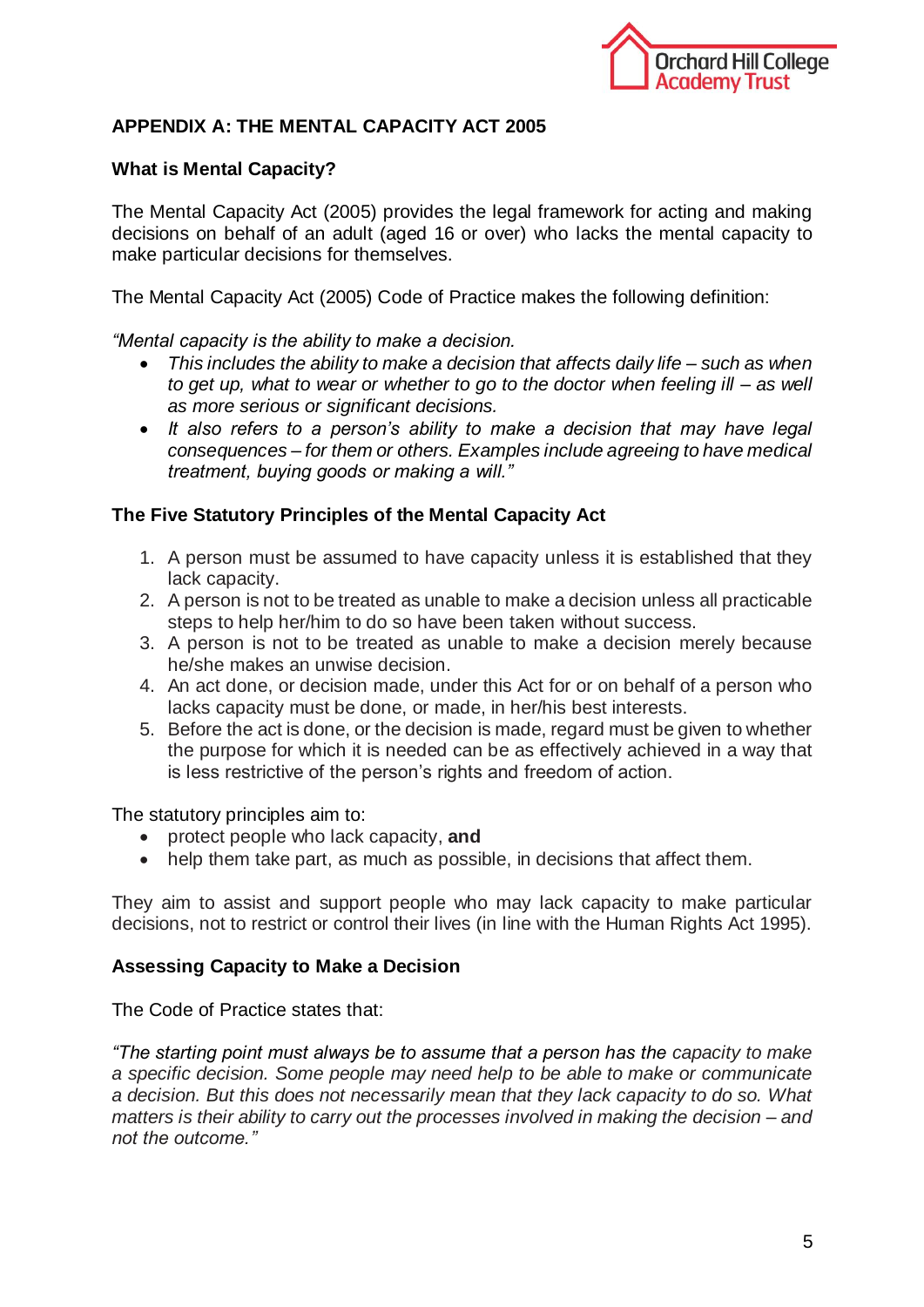

# **Assessing Capacity**

Anyone assessing someone's capacity to make a decision for themselves should use the two-stage test of capacity:

- Does the person have an impairment of the mind or brain, or is there some sort of disturbance affecting the way their mind or brain works? (It doesn't matter whether the impairment or disturbance is temporary or permanent.)
- If so, does that impairment or disturbance mean that the person is unable to make the decision in question at the time it needs to be made?

The Code of Practice lists people with learning disabilities as having the potential to fall into the above criteria. However it also acknowledges that these people may regain or develop capacity in the future:

*"a person with learning difficulties may learn new skills or be subject to new experiences which increase their understanding and ability to make certain decisions."*

#### **Safeguards Provided by the Act in Assessing Someone's Capacity**

An assessment that a person lacks capacity to make a decision must never be based simply on:

- their age
- their appearance (including physical characteristics of certain conditions e.g. features linked to Down's syndrome or muscle spasms caused by cerebral palsy)
- assumptions about their condition (including physical disabilities, learning difficulties and disabilities), **or**
- any aspect of their behaviour (including shouting or gesticulating and withdrawn behaviour e.g. talking to oneself/avoiding eye contact).

## **Support with Decision Making**

The Code of Practice recognizes that providing appropriate help with decision-making should form part of care planning processes for people receiving health or social care services and, by virtue, learning providers and a key example of this is Person Centred Planning for people with learning disabilities.

Key factors to establish are:

- Does the person have all the relevant information they need to make a particular decision?
- If they have a choice, have they been given information on all the alternatives?
- Could information be explained or presented in a way that is easier for the person to understand (for example, by using simple language or visual aids)?
- Have different methods of communication been explored if required, including non-verbal communication?
- Could anyone else help with communication (for example, a family member, support worker, interpreter, speech and language therapist or advocate)?
- Does the time of day suit the person?
- Is there a location where they feel most at ease?